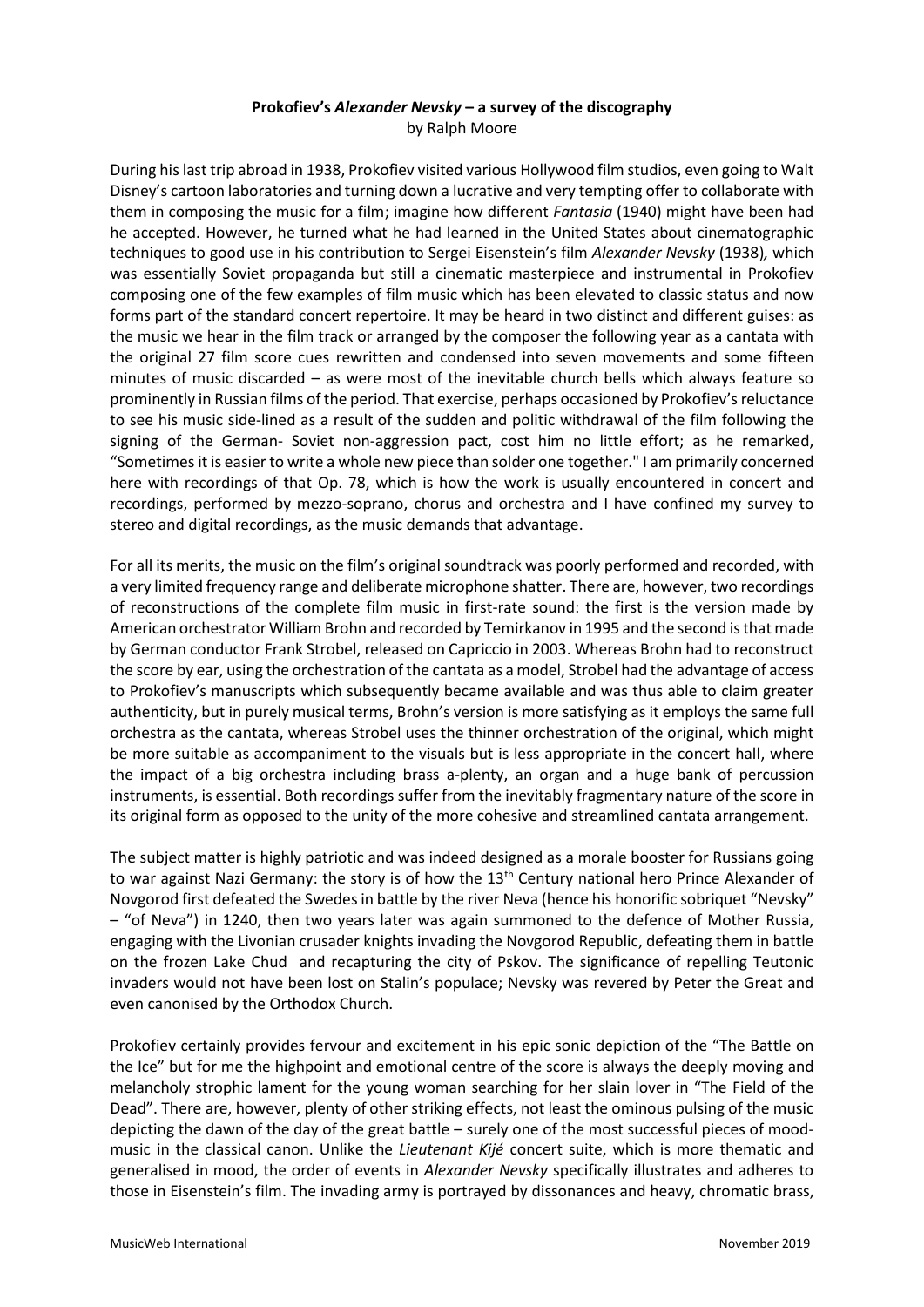and much of the music equates to sound effects, such as in the rhythmical depiction of the charging cavalry or the clash of arms. We are more accustomed to considering programmatic, pictorial or narrative works such *The Four Seasons*, the *Pastoral Symphony*, *Ein Alpensinfonie* and *L'apprenti sorcier* as masterpieces; that phenomenon is much rarer among film scores but I consider *Alexander Nevsky* to be an example of how cinematic "programme music" can be of the highest quality. In addition to a soloist with a trenchant lower register it also requires a first-rate choir which can sustain power and pitch throughout five of the seven movements.

The song texts were mostly written by the poet Vladimir Lugovskoy but Prokofiev himself apparently provided the cryptic Latin gibberish intoned by the crusaders "Peregrinus expectavi, pedes meos in cymbalis" ("A pilgrim I waited, my feet in cymbals"), concocted from words lifted from the Psalms and probably intended as a private joke aimed at Stravinsky. In any case, their monotonous chant serves to dehumanise the Catholic invaders as brutal automatons in contrast to the brave Russians, whose music is often bright, bouncy and sometimes even folksy, then triumphantly heroic in a concluding paean of victory.

The cantata is only about forty minutes long and often coupled on disc with the symphonic suite of Prokofiev's first film score, *Lieutenant Kijé* (the third, *Ivan the Terrible*, is much more rarely encountered). The word "cantata" conjures up a rather more prim and sedate impression than applies to this epic score, which requires real attack and even a certain wildness to make its full impact and I give short shrift to any performance which smacks of tentativeness or understatement. I consider twenty-four recordings below: twenty-two are recordings of the cantata of which only one is in English and the rest are properly sung in Russian; the two other recordings are of the complete film scores in their different arrangements.

## **The Recordings**

**Fritz Reiner 1959** (studio; stereo) RCA; Urania – in English Chicago Symphony Orchestra & Chorus; Rosalind Elias

This is in wonderful "RCA Living Stereo" sound and Reiner has at his disposal a crack orchestra and choir – I wonder if he ever made a bad recording. It is in English, but in truth Prokofiev's orchestration is often so heavy and percussive that the words are in any case often inaudible in the splendid din; what matters is the attack and general emotional ambiance and the choir could not be more energised and committed. This is a stirringly played, sung and recorded account, up with the very best; the listener will be struck by the precision of the playing and the variation in dynamics.

As much as I usually admire Rosalind Elias, here, her slightly fluttery vibrato, Reiner's faster speed and the now very audible but incongruous English text make her solo for me less moving and effective than the very best versions, good as she is.

This is thoroughly enjoyable and involving but in the end I want a version in Russian with the Lament taken at a statelier, more imposing speed, for all the excitement of the performance.

## **Thomas Schippers 1961** (studio; stereo) Sony

New York Philharmonic; Westminster Choir; Lili Chookasian

Schippers leads the New York Philharmonic in one of its finest phases in music which is extraordinarily sonorous, experimental and emotionally visceral in its impact. Subtlety and understatement are really not required in this showpiece and Schippers' brash, youthful attack suits this bold, brilliant music ideally. In addition, the sheer sound of this venerable recording is quite amazing, despite the recording being nearly sixty years old - especially now it has been cleaned up. There is a little shrillness in the strings and balances are occasionally odd - you find the saxophonist or the harpist sitting in your lap quite frequently - but play it loud on good equipment and you'll be overwhelmed.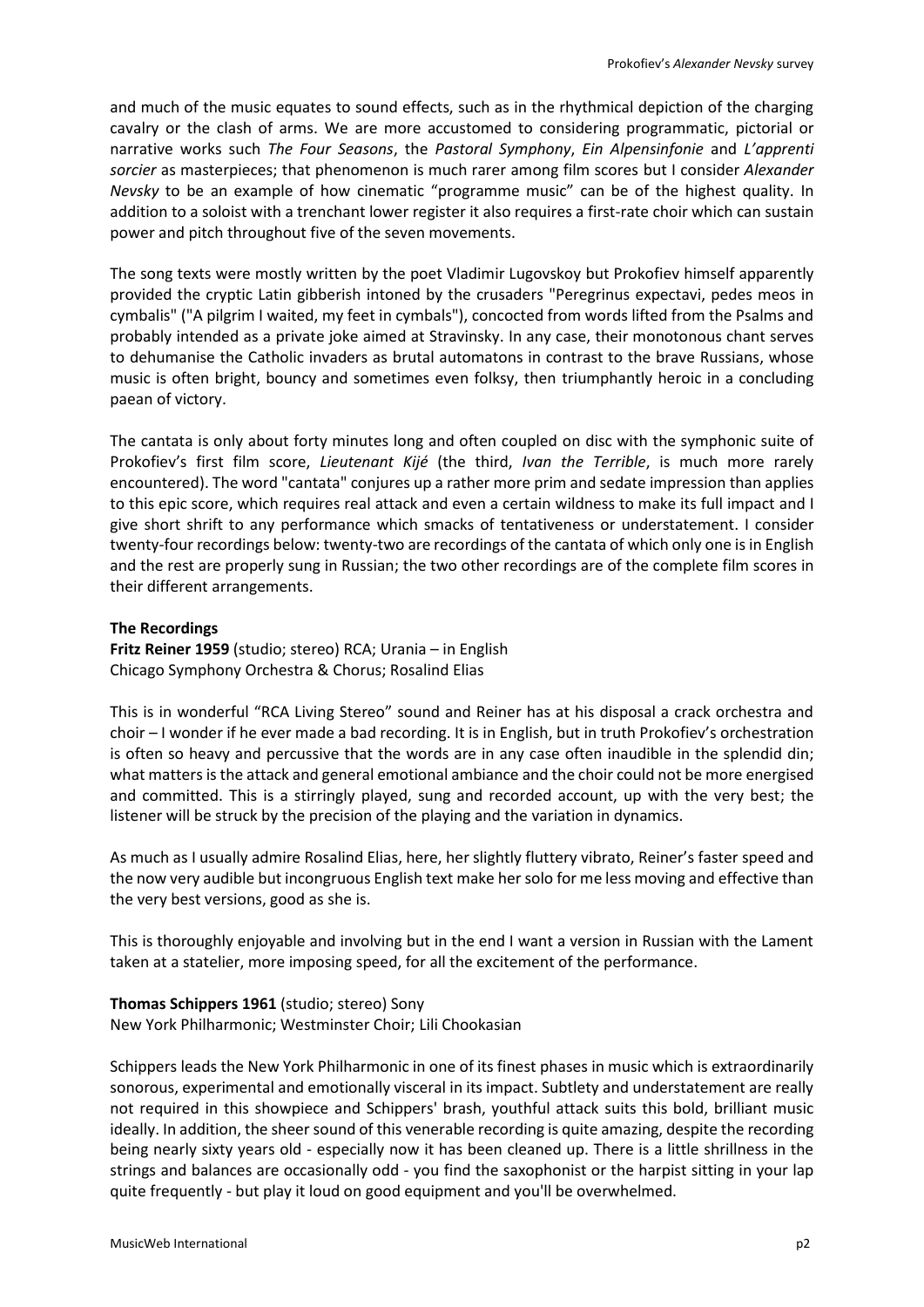In truth, compared with my favourite version by Abbado, I find Schippers' approach just a little leaden and brutish - appropriate to the subject matter, perhaps, but it relies more on bludgeoning the listener into submission with thunderous blows, whereas Abbado conjures more of a swirling maelstrom of sound at considerably pacier tempi than Schippers' more measured and deliberate timings. I think Abbado creates more of the sense of shifting mists and brooding catastrophe at the start of the great "Battle on the Ice" movement but it's still an aural feast and a thrilling ride, even if Schippers' control of the crescendo is hardly subtle. Shockingly, the disc makes no mention of the name of the fine mezzo who intones so gorgeously her lament over the dead on the battlefield: Lili Chookasian. I still prefer the uniquely plangent, pungent tone of Abbado's Obraztsova, who manages to suggest the profound melancholy and resignation to suffering of the Russian peasant rather better than Chookasian despite the beauty of her singing as singing per se. There is a raw, slightly naive character to Schippers' way with this music; overt and spectacular, while Abbado manages more nuance. The Westminster choir sing with real abandon, actually yelling when required, as befits Schippers's interpretation.

### **Karel Ančerl 1962** (studio; stereo) Supraphon Czech Philharmonic Orchestra & Chorus; Věra Soukupová

The harsh, peaky, stereo sound lends a certain eeriness to the atmospheric opening depicting the icy, barren wastes, an effect enhanced by the wheezy Czech woodwind, and you can immediately tell that Ančerl has a feeling for this music. The robust, confident delivery of the chorus confirms that sense of purpose and empathy; nothing too refined or effete here. It seems to me that Ančerl judges tempi and phrasing perfectly throughout, generating huge, sombre impact in the Crusaders' music and not overplaying the flashy. jingoistic elements, aiming instead for almost brutal emotional honesty. "The Battle on the Ice" is one of the most electrifying and incisive on record, despite the unpleasant shriek in the sound – or does that perhaps enhance its effect? Věra Soukupová hasn't quite the hefty, trenchant tones of the greatest Slavic mezzos but the voice is firm and beautiful and she sings most expressively. The paean of triumph which concludes the work achieves just the kind of combination of jubilation and grandeur which eludes lesser versions by such as Bychkov, Casadesus or Masur. The Czech Philharmonic plays under Ančerl's incisive direction with wonderful precision and tone colour – qualities present in the coupling on my CD edition with the *Rite of Spring*. If you listen to this almost as a period piece rather than a modern, state-of-the-art recording, it certainly drives home.

Unfortunately, the edgy, shrill sound disqualifies this from being a prime recommendation but admirers of the conductor will want to hear it or own it as a supplement. I love it – if the sound were fuller this would be a top choice.

## **Yevgeny Svetlanov 1966** (studio; stereo) Melodiya

USSR State Academic Symphony; Yurlov Choir Capella; Larisa Andreyeva

I immediately knew I was going to like this recording when, within moments, I could hear many of the qualities I need in a successful performance of this cantata. It demands a certain roughness, menace and even wild elation to make the proper impact and the slightly harsh, toppy sound actually enhances those features. Ensemble is sometimes approximate and there are blarps and blips but the sheer energy of the chorus's attack and the orchestra's dynamism carry the day.

The basses are trenchant and the tenors incisive in that very Russian fashion. I think Svetlanov takes some movements such as the "Song for Alexander Nevsky" a tad too deliberately but, again, that builds a sense of threat and expectancy as the two armies square up for the battle. The core of the piece is "The Battle on the Ice" which has all the eerie tension lacking in cruder versions. The alto soloist is good but not as rich-voiced or moving as the best exponents of the lament, such as Obraztsova, Finnie, Borodina and Alfreda Hodgson.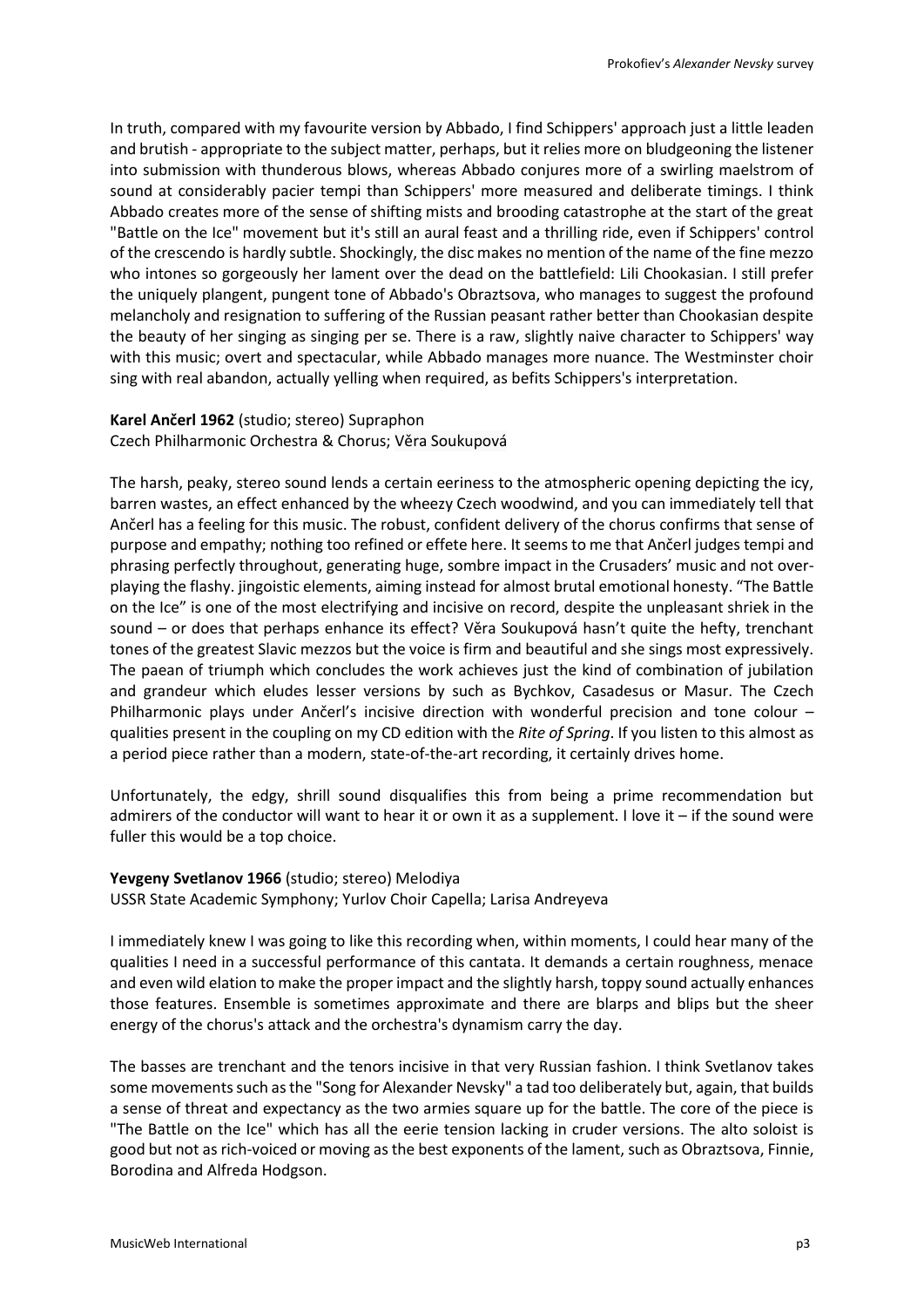I can in good conscience recommend this recording as a really authentic experience, even if it is not a prime choice.

#### **Leopold Stokowski 1970** (live; stereo) BBC Legends

Netherlands Radio Philharmonic Orchestra; Groot Omroepkoor; Sophia van Sante

This is as close to the experience of a live concert as you can get via the medium of recorded sound not technically, of course; this is a live analogue recording from 1970, but in the sense of experiencing the excitement and immediacy of performers taking risks and throwing themselves into the moment.

Stokowski was a mere 88 years old when he conducted this; he had ample rehearsal time and it demonstrates his talent for bringing the best out of an orchestra and choir; they play and sing out of their skins, creating the right wild, ambiance.

In a live concert of three works, this raw, gutsy *Alexander Nevsky* is the tour de force and climax of the evening's entertainment. The choir covers itself in glory in its wholly credible facsimile of a Russian chorus, the tenors floating their impassioned melodic line and are then answered antiphonally by the grumbling basses. This is a wonderfully animated and almost savage account; the crucial centrepiece of "The Battle on Ice" could start more atmospherically - it's a bit gung-ho rather than conjuring up the early morning mists - but it arrives at a stunning climax. Soloist Sophia van Sante sings beautifully even if she doesn't quite have the authentic Slavic heft in her lower register that we hear from, say, Obraztsova for Abbado.

The sound really captures the acoustic of a concert hall without losing impact or detail and audience noise is minimal. This is a superb testament to the magic Stokie could weave with a willing orchestra and choir.

### **André Previn 1971** (studio; stereo) EMI London Symphony Orchestra & Chorus; Anna Reynolds

This is a grand, imposing account with the LSO choir in particularly fine, full-voiced form, singing in what sounds like convincing Russian to my ears and really releasing their voices in the battle scene, only I cannot help finding that Previn overdoes the ponderousness of the Crusaders' chant in track 3 so the music loses momentum, for all that the orchestra makes such a thunderous sound. Similarly, I find "The Battle on the Ice" atmospheric and sonorous but at first just a mite too deliberate; however, Previn really whips up tension in the second half to provide a wild ride and he is aided by the really excellent EMI analogue sound. Anna Reynolds sings the Lament well but without any of the special richness or individuality of tone the greatest exponents of that most soulful of solos – and nary a hint of Slavic tang; she could be singing British oratorio.

For all its merits, this version does not quite tick all my boxes in the same way that the two or three best recordings do; it is nonetheless justly celebrated and will not disappoint unless, like me, you demand a more characterful mezzo-soprano.

**Eugene Ormandy 1973/74** (studio; stereo) RCA Red Seal; Dutton Epoch Historic; HDTT Philadelphia Orchestra; Mendelssohn Club of Philadelphia; Betty Allen

NB: I confess to not having heard this on CD, so my review is based upon the admittedly less satisfactory expedient of listening to it on YouTube, where the sound is nonetheless still surprisingly good.

Ormandy had already made a recording with the Philadelphia Orchestra - which he conducted for fortyfour years - in 1949 but of course that was an early mono LP and furthermore sung in English. This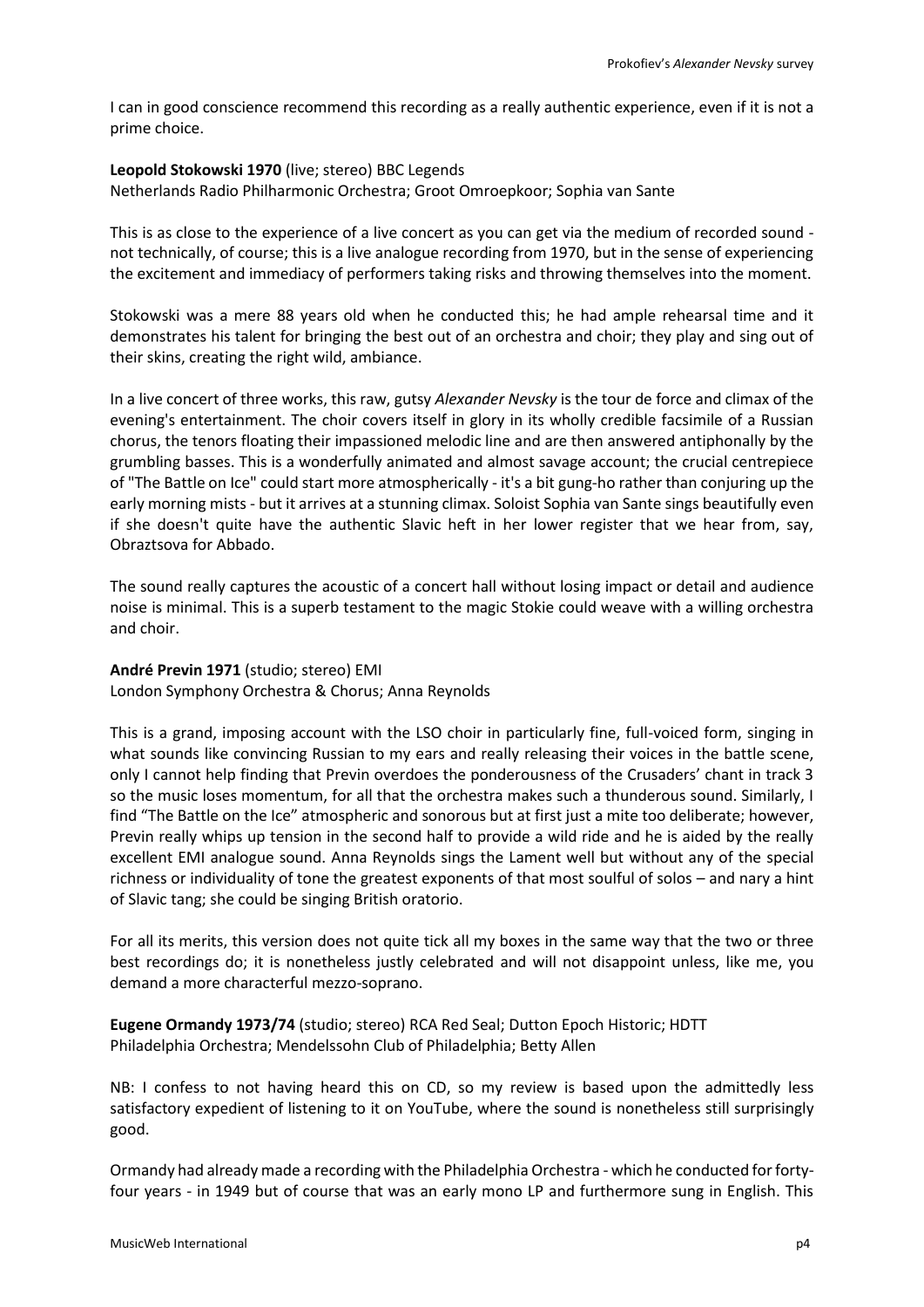remake twenty-five years later is obviously much better sonically, being recorded in the grateful acoustic of the Scottish Rite Cathedral, but is not necessarily representative of Ormandy's best work. I am usually a big fan of Ormandy but I immediately find the opening bars of this recording jumpy and too fast – nervy rather than ominous – and there is a touch of the student glee club about the chorus – you can hear that some of the male voices are immature with nary a hint of Slavic heft - and a certain slickness about the orchestral playing which are even suggestive of – well, if not superficiality, let's say a lack of profundity. This is indeed brilliant, showy music but it can be moving and momentous as well as exciting; "The Battle on the Ice" trundles along competently enough but I don't sense much tragic grandeur in the great Lament for the Fallen and Betty Allen's voice is too throaty and uneven, with a pronounced beat, to bear comparison with the great exponents of the aria; she really does make a nasty, constricted sound - enough to rule out this recording for me altogether.

Her regrettable contribution apart, I can imagine anyone unfamiliar with better versions being satisfied with this flashy account but it skates over deeper emotional dimension and cannot be recommended.

### **Claudio Abbado 1980** (studio; stereo) DG London Symphony Orchestra and Chorus; Elena Obraztsova

Despite being performed by an Italian conductor with a British orchestra and choir this is Russian to the core. I fell in love with this version the first time I heard it and return to it again and again, despite the claims of other interpreters. This is music which needs grabbing by the scruff of the neck and I am pleased to observe that here the LSO seem inspired, as they often were, by Abbado's direction. I am particularly impressed by the way they capture a different mood and atmosphere to characterise the warring parties: the Crusaders sound suitably barbaric and alien such that the Western listener will find himself emotionally loyal to the Russian patriots, rather than its assorted enemies, whether or not they intone Latin and call themselves Christians. I am not a Russian speaker but the London Symphony Chorus sound convincing to me and I do not think their attack and energy can be faulted. Some might prefer a younger, more vulnerable-sounding singer than Elena Obraztsova, but her beautiful, haunting singing as singing per se is mightily impressive. To me, she embodies both the soul of a nation in mourning and the proud grief of a young woman whose fiancé has given his life for his country.

The searing, keening wails which evoke the devastation caused by the Mongol hordes in the opening bars are marvellously chilling; similarly, the manner in which Abbado generates fear and tension via the shivering strings in the opening of "The Battle on the Ice" is quite extraordinary; you do not need to have seen Eisenstein's film to picture these scenes. This is music which transcends any crude attempt to categorise it merely as a film score or propaganda. Most of the reviews I have read elsewhere chime with mine; I simply do not understand the one or two dissenting voices who find it "bloodless" and label the sound "a little lifeless". If anything, the DG analogue sound is a little overbright but it matches the young Abbado's taut, gripping interpretation.

## **Riccardo Chailly 1983** (studio; digital) Decca Cleveland Orchestra & Chorus; Irina Arkhipova

The presence of the great Irina Arkhipova is enough to attract the voice-maven to this recording but she has only six minutes of exposure in a forty-minute work. A veteran here in her late fifties, she is still clear-voiced, expressive and authentically Slavic but by this stage of her career without the lowerregister resonance which marks out the best exponents of the Lament.

Chailly directs a fine performance which is properly paced, although some orchestral passages sound a tad sluggish. The main problem here is that overall it lacks somewhat of the brooding mystery and visceral impact which characterises my favourite versions; the Cleveland makes a bright, bold sound which seems – well, almost too American to my ears. The chorus shares a similar clean-cut quality which lacks weight and darkness required – and the tenors evince some strain. "The Battle on the Ice"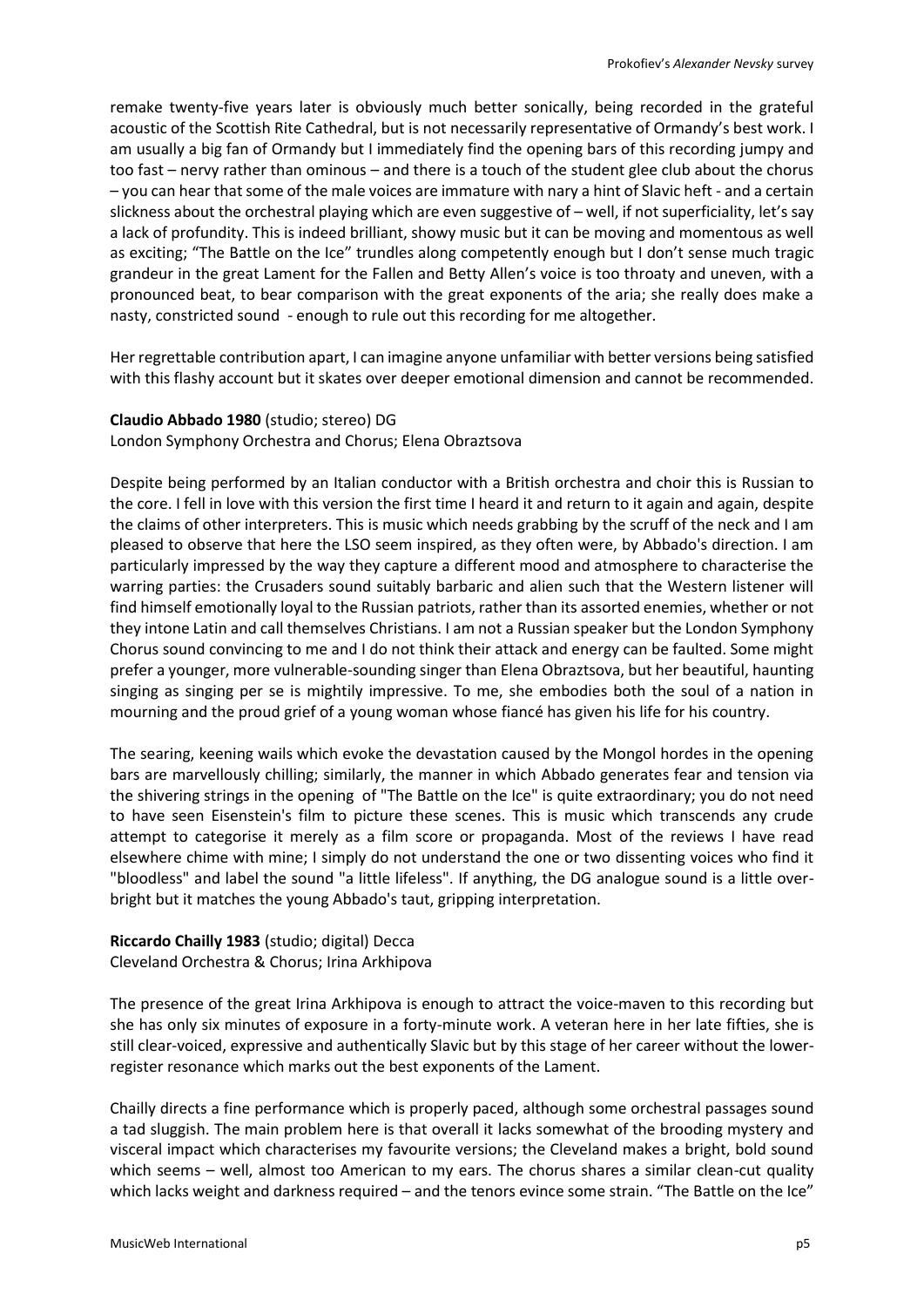goes best and the early digital sound helps its impact. There is nothing much wrong with this bit it lacks distinction and even, on occasion, energy – and the CD has no coupling, thus offers only forty minutes of music.

**André Previn 1986** (studio; digital) Telarc Los Angeles Philharmonic Orchestra; Los Angeles Master Chorale; Christine Cairns

Previn's digital remake had to be good to top the fine recording he had already made for EMI fifteen years earlier – and very good it is, too. The sound here is demonstrably superior over its analogue predecessor and the choir and orchestra if anything more virtuosic, but Previn's interpretation remains much the same: grand, weighty, and just a bit slow at key points for my taste. Nonetheless, he has a command over the broad sweep of the piece and it makes a cumulative impact, its climactic points enhanced by the extra punch of the digital sound. I prefer Christine Cairns' darker, more soulful sound to Anna Reynolds' and find more expressive depth here than in the 1971 recording which is occasionally a tad sluggish. I did not expect to be saying this, but Previn's later recording is the better choice, despite his EMI version being more celebrated.

It must said that here my verdict is completely at odds with the MWI colleague who previously [reviewed](http://www.musicweb-international.com/classrev/2005/Feb05/Prokofiev_Nevsky.htm) this recording. Such are the vagaries of critical taste.

**Neeme Järvi 1987** (studio; digital) Chandos Scottish National Orchestra & Chorus; Linda Finnie

It is strange how quickly the listener can sometimes tell if a recording is going to work; this one immediately has the right atmosphere and the chorus' entry confirms that promising augury.

Tempi are very measured but Järvi's phrasing is weighty and portentous, so there is rarely any danger of the level of tension dropping, even if I occasionally wish for just a little more momentum. The battle scene is splendid – I particularly like being able to hear the tinkle of the triangle, just as you would in the concert hall; it builds to a climax just this side of chaotic, as it should. The choir sounds enthusiastic and sufficiently voluminous, and the singers have been well-coached in their Russian, nearly screaming the invaders' chant without actually sacrificing musicality. Finally – mirabile dictum – we hear a mezzosoprano in Linda Finnie who is the vocal equal of Elena Obraztsova for Abbado – and that is virtually never the case. Her rich, burnished tones are deeply moving; I could only wish she had made a slightly better job of her concluding pianissimo C. I am aware that this, along with the Abbado recording, has for many years been the go-to option for a lot of listeners and I can see why. Like the Abbado, its provenance is hardly Russian, but that doesn't seem to have hindered its striving for authenticity and it is certainly one of the best options. The quality of the digital recording is first class: spacious yet detailed (as per the triangle above).

**Yevgeny Svetlanov 1988** (live; stereo) ICA Classics Philharmonia Orchestra & Chorus; Alfreda Hodgson

This is a splendid live performance from the Royal Festival Hall. That location, before its expensive and successful refurbishment, was never especially gratifying from a sonic point of view but the engineers did a great job in counteracting its dead acoustic and ICA the remastering is very successful, if not perfect, especially with regard to the definition of the choirs' words. There is also very little audience noise.

Here with Svetlanov, I hear all the mystery and menace I expect from a great account of this fascinating and atmospheric score; he combines the requisite Russian roughness with far more variety of dynamics and subtler phrasing than Gergiev, for example, who seems to have little to say about the music beyond giving it a loud run-through. The Philharmonia Chorus sounds better than its Russian counterpart for Gergiev and their Russian seems pretty authentic - insofar as we can hear their words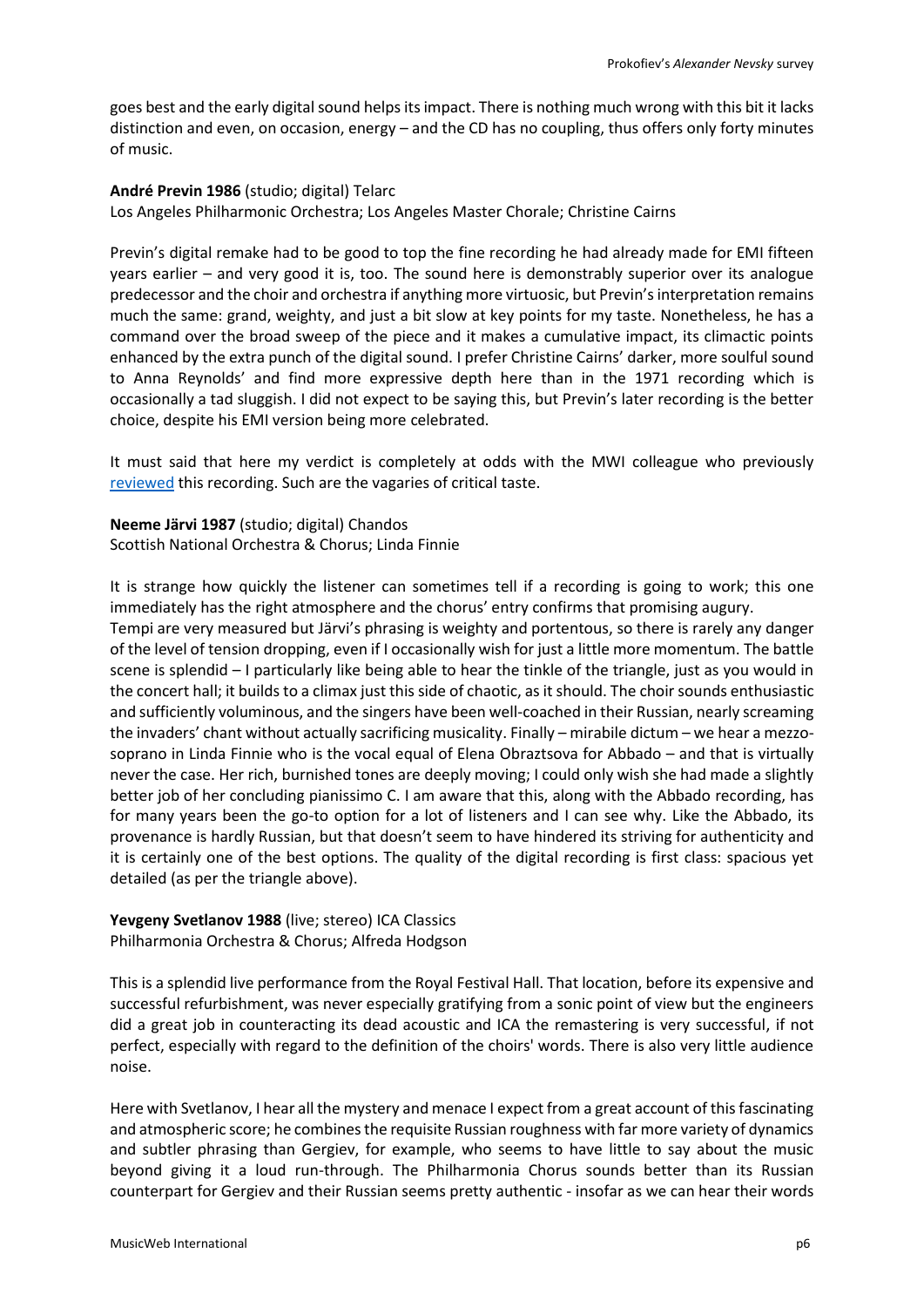in a slightly blurred sound-picture. The absence of texts will be a blot and hindrance for anyone who hasn't got them in other issues; both works really need them to be properly appreciated. Alfreda Hodgson sings her lament gorgeously, with rich, pseudo-Slavic tone and a deep feeling for the words; she is as good as the very best here, alongside Obraztsova and Borodina. What a loss was her premature death in 1992.

If the absence of texts is not an issue, this is a very viable option. I am delighted that John Quinn agrees with me in his [review](http://www.musicweb-international.com/classrev/2012/Aug12/Rachmaninov_Bells_ICAC5069.htm) back in 2012.

### **Dmitri Kitayenko 1990** (studio; digital) Chandos Danish National Radio Symphony & Choir; Ludmila Schemtchuk

Kitayenko makes the slow, atmospheric opening very dark and brooding, an effect heightened by the broad acoustic of the Danish Radio Concert Hall. This recording has a lot of space around it, with choir and orchestra quite distanced but still present in an authentic, realistic concert soundscape. However, some listeners might miss the "in your face" effect of recordings more obviously the product of microphone placement and mixing manipulation; listening to this, I certainly feel somewhat removed from events, as flat recording cannot replicate what the human ear hears live. Turning up the volume does not improve impact; it only makes it too loud.

Otherwise, much here is very satisfying. The choir is properly animated with good basses and tenors up to the high tessitura of their line and the orchestral playing is excellent. Ludmila Schemtchuk, of whom I have not heard, is an impressive soloist with a poignant catch in her change of registers – but again, too distant and her lowest notes are sometimes lost. This is this is a fine performance but for reasons of sound, not a first choice.

### **Charles Dutoit 1990** (studio; digital) Decca

Orchestre symphonique et Choeur de Montréal; Jard van Nes

Superb Decca digital sound is an immediate bonus here but perhaps the warm acoustic of St Eustache is not ideal for this percussive music, giving it a softer edge; indeed, the performance as a whole is rather faint-hearted, without the visceral attack required. Similarly, the choir is a little woolly and polite – the men ridiculously so in "Arise, Ye Russian people" - the basses growl rather than boom and the Crusaders sound half-asleep rather than menacing until the reprise of their chant two minutes into track 3. They are more animated in battle scene, which goes much better, showcasing an excellent orchestra; Dutoit and his band recover some mojo here but never really give the listener goosebumps. Jard van Nes makes a good, straightforward soloist, without any particular Slavic quality to her sound. The finale is cheerfully lightweight and rather too fast.

In one sense this reminds of another recording of this piece from the Decca stable by Chailly, in that it is decent but unmemorable.

# **Kurt Masur 1991** (live; digital) Teldec Gewandhausorchester Leipzig; 'Latvija' Choir; Carolyn Watkinson

Masur was a very inconsistent conductor. I treasure several of his recordings and shake my head at others; this is one of the latter. It is an absurdly rushed performance, coming in at five or six minutes faster than most. The playing is beautiful, as one might expect from the Leipzig orchestra, but Masur pushes the beat at every opportunity and the result is not exciting but instead breathless. "The Battle on the Ice", for example, is fully two minutes faster than most and doesn't gain by that; it descends into a gabbled cacophony. The last movement, meant to be a hymn of praise, is a scramble. The choral singing is fine but the choir sounds too small compared with the most successful recordings; individual voices are audible and there is a lack of weight. Carolyn Watkinson suffers from being harried by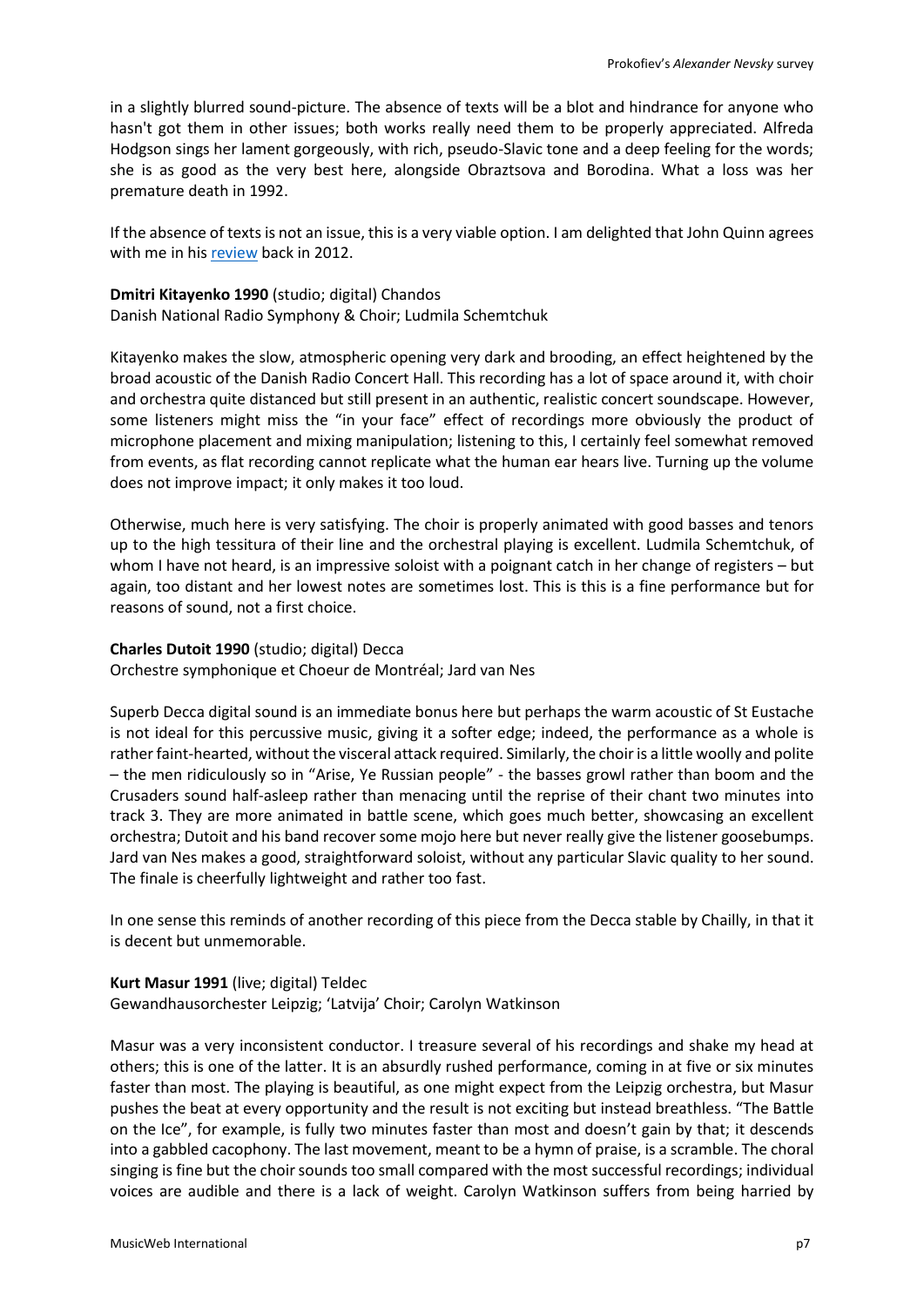Masur's beat and what sounds like him grunting on every beat and while vibrant, she doesn't have the sumptuous tone of heftier voice, her low notes are sketchy and her final C, which should be serenely floated, is wobbly, unsupported and marginally flat.

This is by no means unlistenable, but compared with the finest, it is not a contender.

#### **Eduardo Mata 1992** (studio; digital) Dorian

Dallas Symphony Orchestra & Chorus; Mariana Paunova

I am still in two minds about this recording: I love the weight and depth of the playing, which are enhanced by the sumptuous digital recording. The chorus is superb, singing with real passion and dark tone; likewise, the orchestra is on top form, producing a dark, grim account. The doubts are over whether it is sometimes too ponderous and so massive that momentum sags, so just occasionally you wish for more punch and drive. Nonetheless, there is such a feeling of menace and foreboding at key points such as in the stillness of the introduction to *The Battle on the Ice* – which builds inexorably, if a mite deliberately.

Mariana Paunova is a touch plummy and unsteady and her final note is poorly supported, but she is suitably melancholy and Slavic in tone; she delivers what is not by any means my preferred account of the Lament but equally does not actively spoil the recording as a whole.

In the end, I think the idiosyncratic pacing and lack of distinction in the soloist negate its virtues of stunning sound and the massive impact of climactic points, but it will still afford the listener great pleasure. (Its coupling with a fine Shostakovich Symphony No. 9 might swing it for some.)

#### **Yuri Temirkanov 1993** (studio; digital) BMG/RCA Victor

St Petersburg Philharmonic Orchestra & Chorus; Evgenia Gohorovskaya

If you love this score as I do then you will certainly want to own this reconstruction of the film-track as it presents a somewhat different experience from the cantata normally heard in concert halls.

This reconstruction is more episodic and fragmented in that it follows the action of the famous film but is also furnished with an overture derived from music in the cantata. Owing to the inclusion in particular of extended battle music (including flights of arrows and the percussive duel with the Grand Master), a couple of brief, atmospheric excerpts from the original film track of the sounds of battle, and a slightly re-orchestrated version of the dissonant "Breaking of the Ice", it provides us with about ten minutes more music than we usually hear. The producer and arranger were not afraid to take a few minor liberties to transform the original score for reduced orchestra into a something which works when played by a larger band in a concert hall and for the most part their decisions really come off.

However, despite the claims of a reviewer elsewhere that this version "leaves Abbado and Reiner in the dust", I don't think this arrangement is all gain over those accounts. Abbado, Reiner and Schippers all manage to generate more bite and tension in the jagged, falling semitone figure with in the charging horses and onset of battle are figured and in truth the LSO and the New York Philharmonic are superior outfits to the St Petersburg Philharmonic. Furthermore, the rather too distantly recorded and faintly wobbly mezzo-soprano soloist Evgenia Gohorovskaya is not a patch on Obraztsova for Abbado, who is melancholy grief incarnate. Nor am I as impressed by the sound as some but as is so often the case, that might have as much to do with what equipment one is listening on, so I'll let that pass as this is obviously in good digital sound.

In the end I want to own both incarnations of this wonderful music but I certainly wouldn't jettison all the others in favour of this one.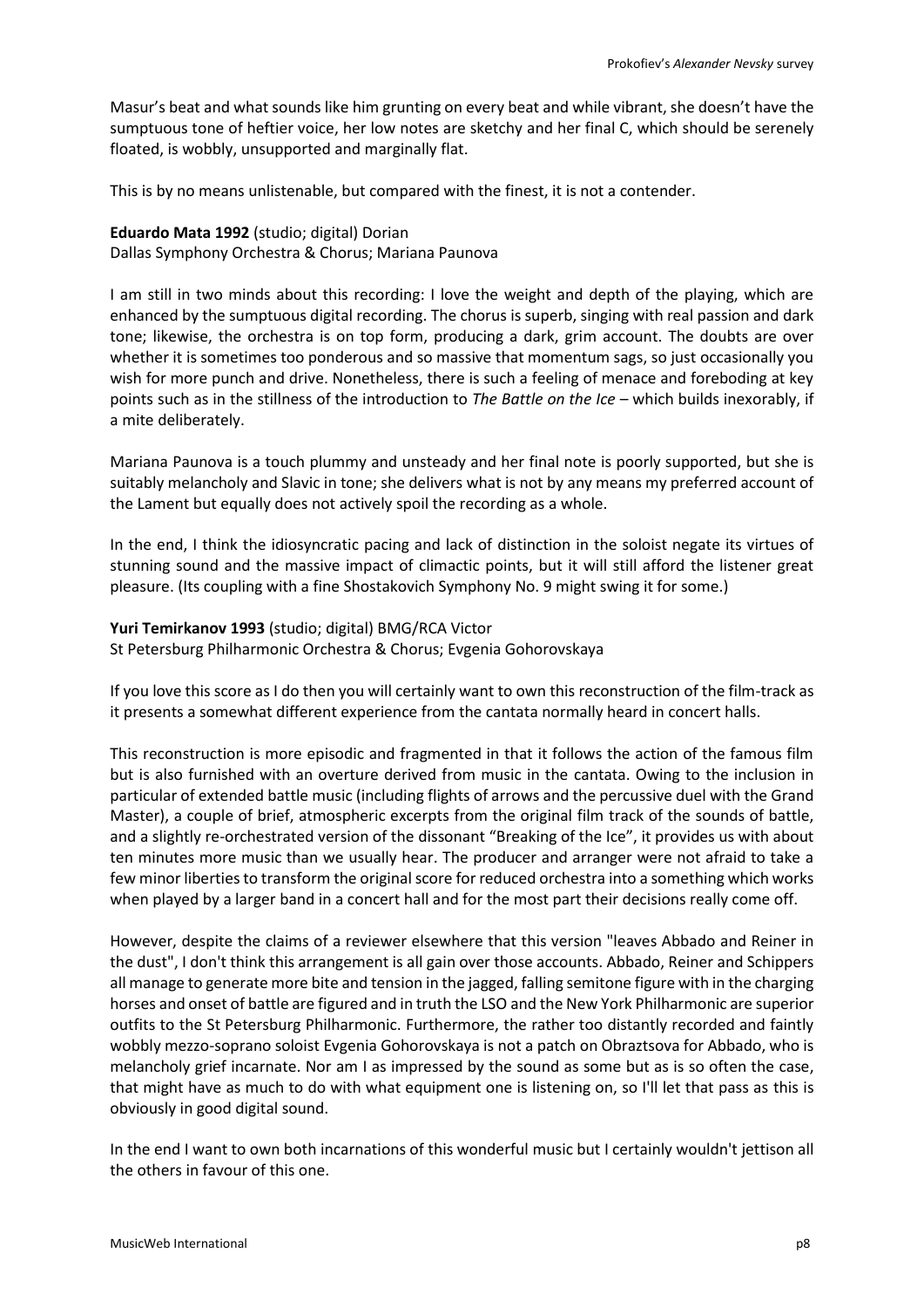# **Semyon Bychkov 1993** (studio; digital) Philips Orchestre et Choeur de Paris; Marjana Lipovšek

This recording was essentially slammed and damned by the good, grey "Gramophone" for a weak chorus, erratic tempi, poor balances and self-conscious phrasing. I don't think it's that bad; matters start well enough with the authentically Gallic reediness of the winds and a sense of foreboding but I agree that the third "Crusaders in Pskov" section sounds laboured and the choir increasingly underpowered. "The Battle of the Ice" builds excitingly and delivers thrills but the choral entry seems muffled compared with the orchestra. Otherwise, the sound engineering per se is fine but that simply allows you to hear any deficiencies more clearly. Marjana Lipovšek sounds rushed in her solo and I don't like her very nasal, hooty tone. In the finale, the chorus is masked by the over-loud orchestra, where undue prominence is given to the percussion, and there is little sense of jubilation because Bychkov's rhythm is so plonkingly emphatic, and despite his attempting to underscore its impact by obligingly singing along. There is better to be had.

# **Jean-Claude Casadesus 1994** (live; digital) harmonia mundi; Naxos Orchestre National de Lille; Latvian State Choir; Ewa Podles

Recorded live in Lille in digital sound which lacks somewhat in immediacy, this performance lacks the drive and edge required to bring the music alive  $-$  it is all far too genteel, the chorus sounding like Beecham's bank clerks on an outing instead of a bunch of ferocious, blooded Russian warriors. Likewise, the invading Teutonic knights politely chant like a bevy of chaste monks. I cannot imagine that anyone in the audience that June night felt their neck-hair prickle. Nor does the orchestra do much to raise the temperature; "The Battle on the Ice" is a pleasant canter through the park. The victory celebrations are muted. The only thing preventing this recording from being a complete dud is the mesmerising contribution of Ewa Podles, whose smoky tones elevate proceedings considerably. Otherwise, this cannot be recommended.

## **Dmitry Yablonsky 2002** (studio; digital) Naxos

Russian State Symphony Orchestra; Stanislavsky Chorus; Irina Gelahova

This is the second recording by Yablonsky of this work and a far preferable alternative to the Casadesus version also on the Naxos label. The recorded sound is remarkably vivid and the performance generally taut and propulsive; I like it very much and find its comparative lack of polish to be a bonus in this Technicolor music (yes; I know the Eisenstein film was turned only a dozen years after the advent of talkies with *The Jazz Singer*, let alone colour, but Prokofiev's music in modern recordings compensates for the vile sound of the original by letting us *listen* in colour). It has the additional and significant advantages of all-Russian performers and an experienced cellist-conductor- – and at a bargain price, to boot. Grainy woodwind, sonorous basses and a general vivacity of manner act as antidotes to the too polite and anodyne manner of the one or two less successful recordings featuring in this survey. The pace Yablonsky sets for the cavalry charge at the start of the battle is daringly fast but thrilling; this is a recording with attitude. The choir goes a bit flat at climactic points but their fervour compensates for the intonation issues. To cap a magnificent recording, Irina Gelahova – a singer whom I do not know - delivers a grand, richly intoned account of the Maiden's Lament to match Olga Borodina in Gergiev's contemporary and otherwise disappointing version. There is always a dark horse when I do a survey; this is it and the real deal.

Again, I am at odds with a MWI reviewer who came to [a different opinion.](http://www.musicweb-international.com/classrev/2003/Aug03/Prokofiev_Nevsky.htm) I can only offer my opinion and leave the rest to the gentle reader/listener.

## **Valery Gergiev 2002** (live; digital) Philips

Kirov Orchestra and Chorus of the Mariinsky Theatre, St. Petersburg; Olga Borodina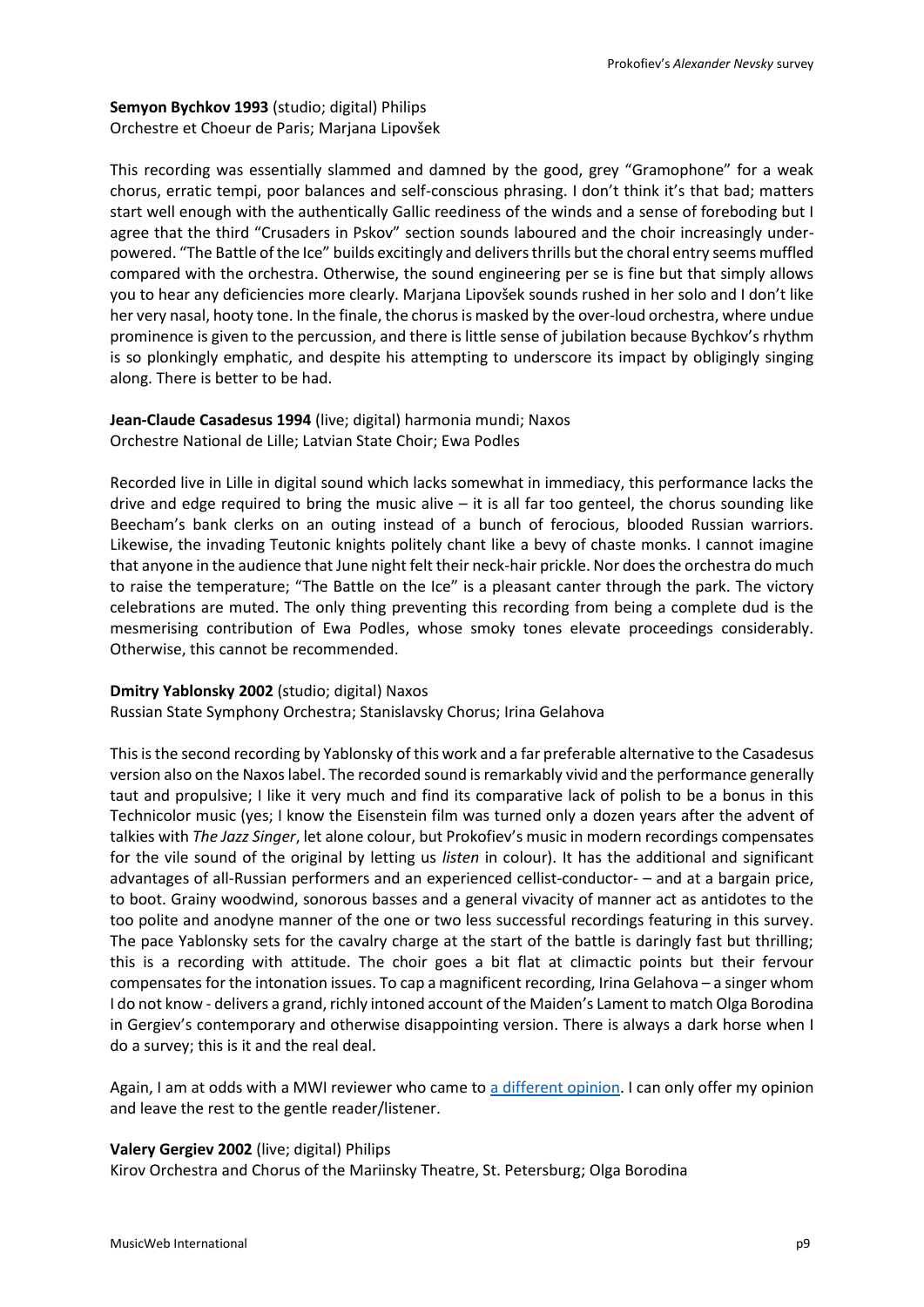Gergiev is a variable conductor, sometimes brilliant and sometimes routine; for me, this is an example of him in the latter mode. My favourite accounts reek atmosphere, whereas with Gergiev there is definitely something of the perfunctory and unsubtle about his reading: nuances and details go for nought, so there is a complete absence of the scalp-prickling anticipation which the prelude to "The Battle on the Ice" should create; Gergiev just blasts his way through the music aided and abetted by a rough, raucous Kirov choir.

The best thing here is the solo by Olga Borodina, whose lustrous, soulful mezzo and detailed Russian inflection of the text bid fair to rival the overwhelming pathos of Obraztsova for Abbado. I find the supposedly inauthentic LSO chorus to have a far heftier tone and a more impassioned, less-strained command of the high tessitura of the choral part. In addition, I hear no advantage in immediacy resulting from this being a live recording; the whole thing is to me rather tame and just loud and harsh without the gradations of dynamics and pacing which distinguish a truly masterful interpretation.

The range of opinions in reviews elsewhere demonstrates that there is no consensus about this recording, but I simply find it bland and blustery.

#### **Frank Strobel 2003** (studio; digital) Capriccio

Radio-Sinfonie-Orchester Berlin; Ernst Senff Choir; Marina Domashenko – World Premiere Recording

This is a reconstruction from the composer's manuscripts of the original film score is undoubtedly fascinating to film and Prokofiev buffs; however, I am considering audio recordings from the point of view of the general listener and must assess it accordingly; it is thus probably best heard in the context of simultaneously viewing the film itself.

From a purely musical perspective, it is sometimes underwhelming, despite the quality of the sound, because it employs thinner orchestration and a smaller choir and our ears are habituated to the richer textures and continuity of the cantata arrangement; lots of pealing bells do not bridge the gap in the way that on-screen images can and the episodic succession of cues sounds almost random, thus nearly twenty minutes of extra music doesn't seem that much of a gain. The rasping brass blowing raspberries depicting the Crusaders sound crude and almost comical here and "The Battle on the Ice" is rather short-staffed and under-powered. For some, the impact of the Lament in "The Field of the Dead" will be vitiated by its first strophe being given to lower strings instead of the voice but I rather like it, as it is beautifully played and we don't have to wait long for Marina Domashenko to sing it in deep, even tones; once again, it rightly forms the emotional heart of the performance but the woodwind postlude reprising the melody seems superfluous out of the context of visuals and we are deprived of the climactic triumphal chorus in the much more satisfying form in which it concludes the cantata. This is certainly a recording of quality but ultimately it is more of specialist interest.

Oddly, the booklet gives translations of the texts into three languages but not even the transliterated Russian.

#### **Dmitri Kitayenko 2015** (studio; digital) Oehms

Gürzenich-Orchester Köln; Czech Philharmonic Choir, Brno; Agunda Kulaeva

Twenty-five years after his recording in Denmark, Kitayenko has recorded another *Alexander Nevsky* here in considerably deeper, more vivid sound and I like a lot about it; Kitayenko successfully embraces the whole gamut of moods and textures in this wonderful music, phrasing sensitively in what can degenerate into bombast in the wrong hands (like Gergiev's) and shading dynamic nuances skilfully, but letting his forces off the leash when necessary. There is a convincing massiveness about the invaders' music without it courting stasis. He has an excellent orchestra and an energised, full-voiced choir to do his bidding; the latter is rather distanced but makes a big noise – with great basses - and the finale in particular is really impressive, despite some details getting lost in the wash of sound.